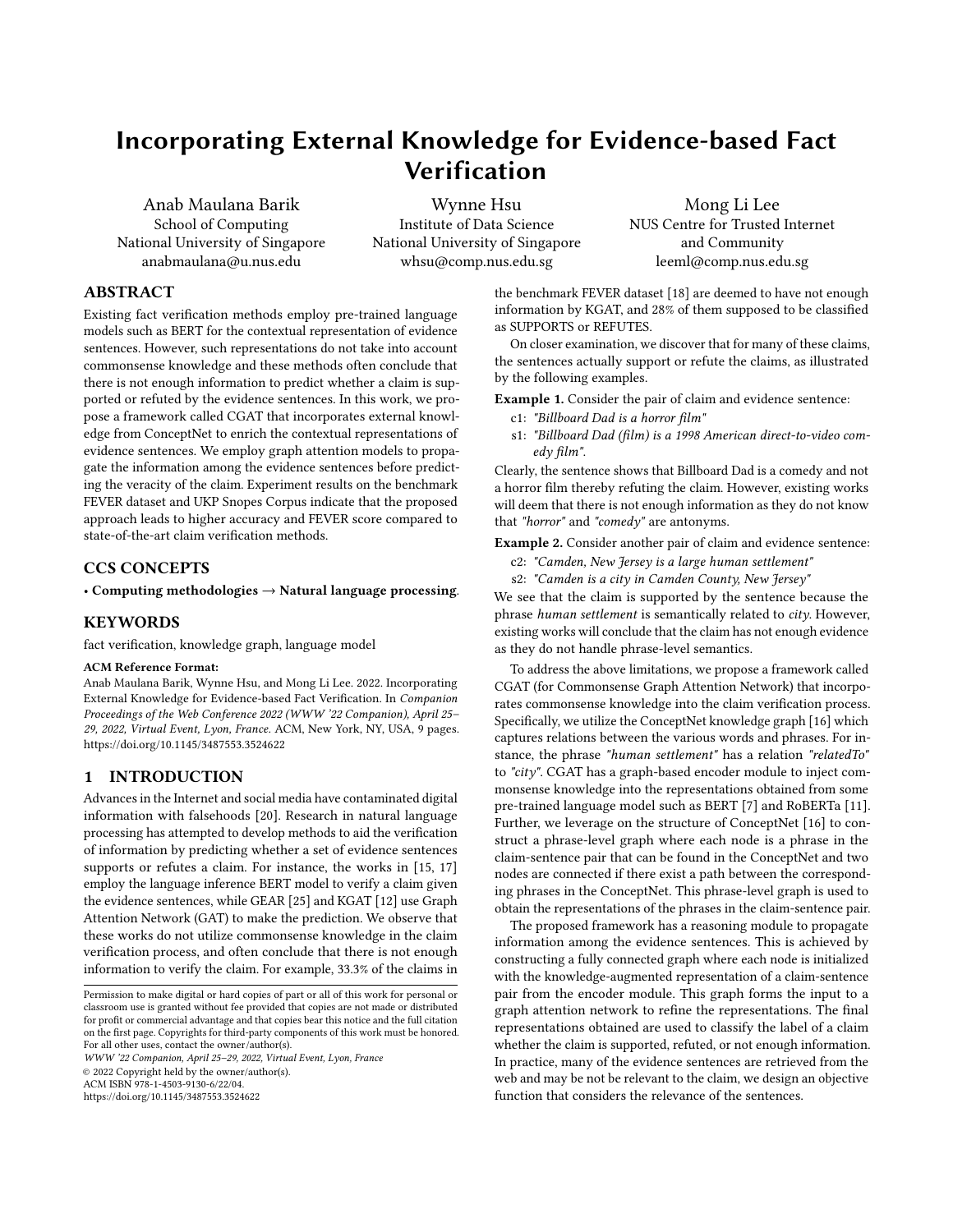<span id="page-1-0"></span>WWW '22 Companion, April 25–29, 2022, Virtual Event, Lyon, France Anab Maulana Barik, Wynne Hsu, and Mong Li Lee



Figure 1: Overview of CGAT.

Experiments on two real world datasets show that the proposed CGAT outperforms state-of-the-art claim verification methods such as GEAR, KGAT and DREAM. Ablation study reveals the incorporating external commonsense knowledge helps to improve the accuracy and facilitate the evidence reasoning process.

## 2 RELATED WORK

Early works on fact verification typically employ Natural Language Inference (NLI) [\[1\]](#page-8-10) to classify whether an evidence sentence entails, contradicts, or is neutral with respect to a claim [\[15,](#page-8-2) [17\]](#page-8-3). Subsequent works consider multiple evidence sentences and use graph-based models to propagate the information in these sentences for the verification of claims.

GEAR [\[25\]](#page-8-4) uses BERT to obtain the representations of claimsentence pairs which are then modelled as a fully connected graph. Graph attention network (GAT) [\[19\]](#page-8-11) is employed to propagate the information between nodes in the graph. The final representations for each claim-evidence are obtained from the GAT's last hidden layer to predict the claim label.

KGAT [\[12\]](#page-8-5) employs BERT to obtain the sentence-level and tokenlevel representations of pairs of claim-evidence sentences and use GAT to propagate information among the neighboring nodes based on the token-level representations. To extract a richer level of interactions between tokens, a kernel-based attention technique [\[21\]](#page-8-12) is used. The aggregated token-level representations are combined with the sentence-level representations to obtain the final representation of each node for the claim prediction. Substituting the BERT model with stronger language model such as RoBERTa or CorefRoBERTa[\[23\]](#page-8-13) improves the KGAT's performance further.

DREAM [\[24\]](#page-8-14) uses semantic role labelling [\[14\]](#page-8-15) to decompose evidence sentences into spans based on their semantic role (agent or predicate) and construct a semantic graph. XLNet [\[22\]](#page-8-16) is used to extract the span representations and a graph convolutional network [\[9\]](#page-8-17) is employed to propagate information among spans to predict whether a claim is supported or refuted.

LOREN [\[2\]](#page-8-18) and the work in [\[6\]](#page-8-19) employ a different approach to verify a claim. These works use off-the-shelf Named Entity Recognizer tools to extract central phrases within a claim and verify whether the central phrases are supported by the evidences.

KagNet [\[10\]](#page-8-20) tries to fill the knowledge gap in question answering by incorporating external knowledge to find paths that can link the concepts mentioned in the question to the concepts in the answers. Similarly, GapQA [\[8\]](#page-8-21) utilizes ConceptNet to find relationships between the core fact and the answer.

Different from the above works, the proposed CGAT incorporates commonsense into the claim verification process.

## 3 PROPOSED METHODOLOGY

Given a claim *c* and a set of retrieved sentences  $\{s_1, s_2, \cdots s_N\}$ , the goal is to predict the veracity label  $y$  of the claim. The label can be SUPPORT, REFUTE, or NEI (for Not Enough Information). Figure [1](#page-1-0) gives an overview of the proposed CGAT framework. There are two main components in the proposed framework: the knowledge encoder module and the evidence reasoning module. The encoder module generates a knowledge-aware representation for each claimsentence pair  $\langle c, s_n \rangle$ ,  $1 \le n \le N$ . These representations are passed to the reasoning module to predict the claim label  $y$ . We discuss the details of the modules in the following subsections.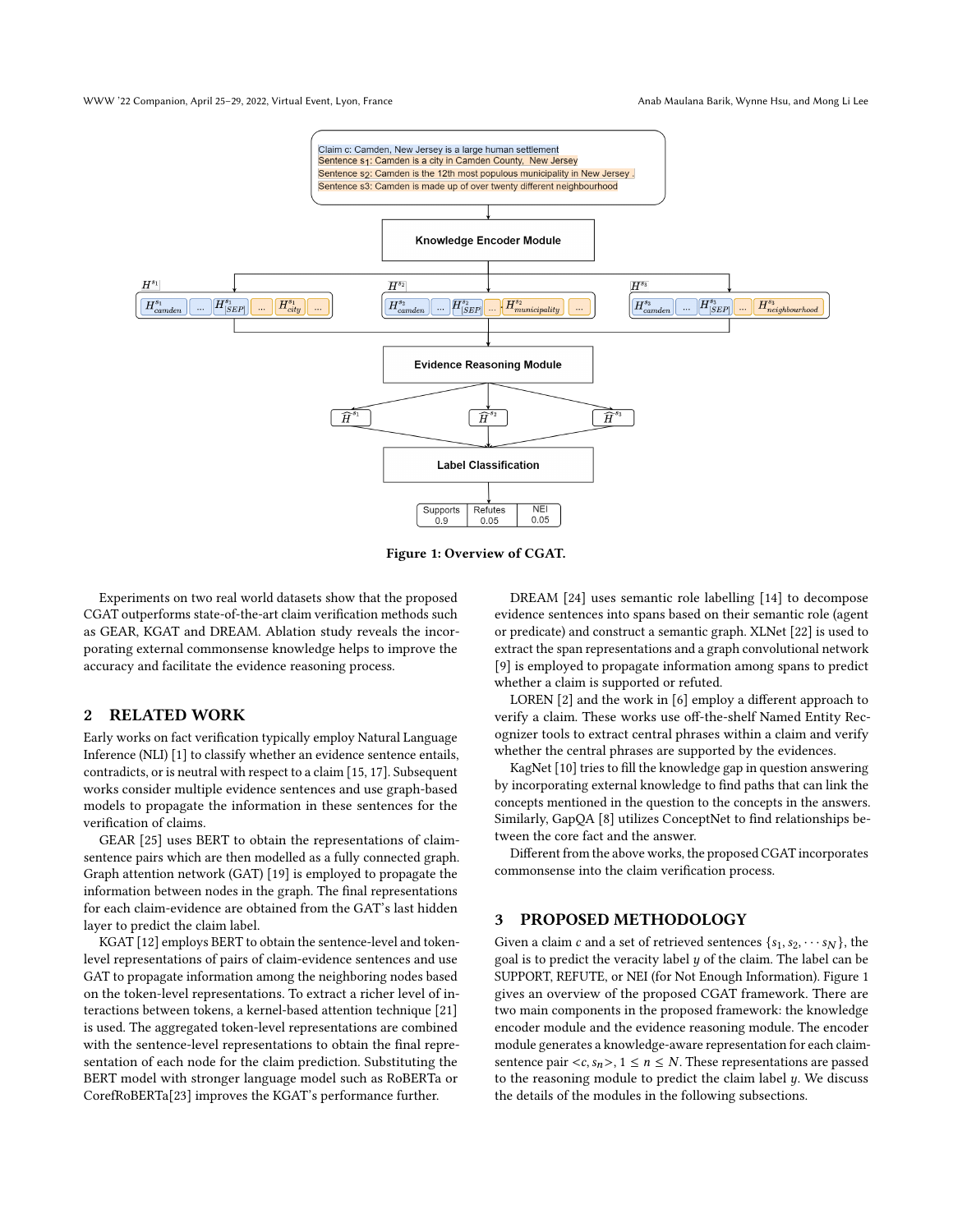<span id="page-2-0"></span>

Figure 2: Pipeline of the knowledge encoder module.

## 3.1 Knowledge Encoder Module

This module creates phrase-level representations so that two phrases that are related semantically will have similar representation. Figure [2](#page-2-0) illustrates how the encoder module process a claim-sentence pair. We first concatenate the claim-sentence pair  $\langle c, s \rangle$  from the input as follows:

$$
([CLS] + c + [SEP] + Title + [SEP] + s + [SEP])
$$

where  $Title$  is the title of the document where the sentence  $s$  is obtained,  $[CLS]$  is the special token marking the start of the claimsentence pair, and  $[SEP]$  are separators.

The output is passed to BERT to obtain the contextual representation  $B$ . Then we augment this representation with commonsense knowledge from ConceptNet [\[16\]](#page-8-7). ConceptNet [\[16\]](#page-8-7) is a semantic network comprising of a set of triplets  $\langle h, r, t \rangle$  indicating that there is a semantic relation  $r$  between concepts  $h$  and  $t$ .

For each claim-sentence pair <c, s>, we construct a graph  $G_{\text{phrase}}$ =  $(V, E)$  where a node in V is a phrase  $p \in \{c, s\}$ . This phrase is mapped to some concept node in ConceptNet using entity linking techniques such as Matcher [\[5\]](#page-8-22). Specifically, the entities in the ConceptNet form the basis for the Matcher to estabish the mappings between the phrases in the claim or sentence and the entities in the ConceptNet. If a phrase appears multiple times in  $c$  or  $s$ , then we create a node for each occurrence of the phrase. For a pair of nodes  $v_i$  and  $v_j$  in  $G_{phrase}$ , an edge is created if there exists a k-hop path in the ConceptNet linking the corresponding phrases in  $v_i$  and  $v_j$ .

For example, we have two nodes for the phrase "Camden", namely Camden<sup>c</sup> and Camden<sup>s</sup> indicating that the phrase originates from the claim  $c$  and evidence  $s$  respectively (see Figure [2\)](#page-2-0). The edge between the nodes Camden<sup>c</sup> and New Jersey<sup>c</sup> depicts the semantic relation relatedTo. Note that two nodes with the same phrase have an edge depicting the relation IsSame.

In the event that there are multiple paths, we will select the shortest path [\[3\]](#page-8-23). To break ties among the paths with the shortest length, we will choose the path with relations that occur least frequently. For example, suppose there are 2 paths connecting tire and car in ConceptNet:

$$
(tire \rightarrow RelatedTo \rightarrow car)
$$

$$
(tire \rightarrow PartOf \rightarrow car)
$$

We will choose the second path because the relation PartOf only occurs in 0.3% of the relations in ConceptNet compared to the relation RelatedTo which occurs 66%. In this way, we aim to capture the more representative relationship between two concepts.

We initialize the nodes in  $G_{phrase}$  using the BERT representation. If the phrase in a node consists of multiple words e.g. "human settlement", then we do an average pooling on the representations of the individual words, that is, "human" and "settlement". For each edge in  $G_{phrase}$ , we initialize it with the BERT representation of the corresponding relation in the ConceptNet. If an edge depict a k-hop path in the ConceptNet, then we concatenate the BERT representations of the  $k$  relations in the path.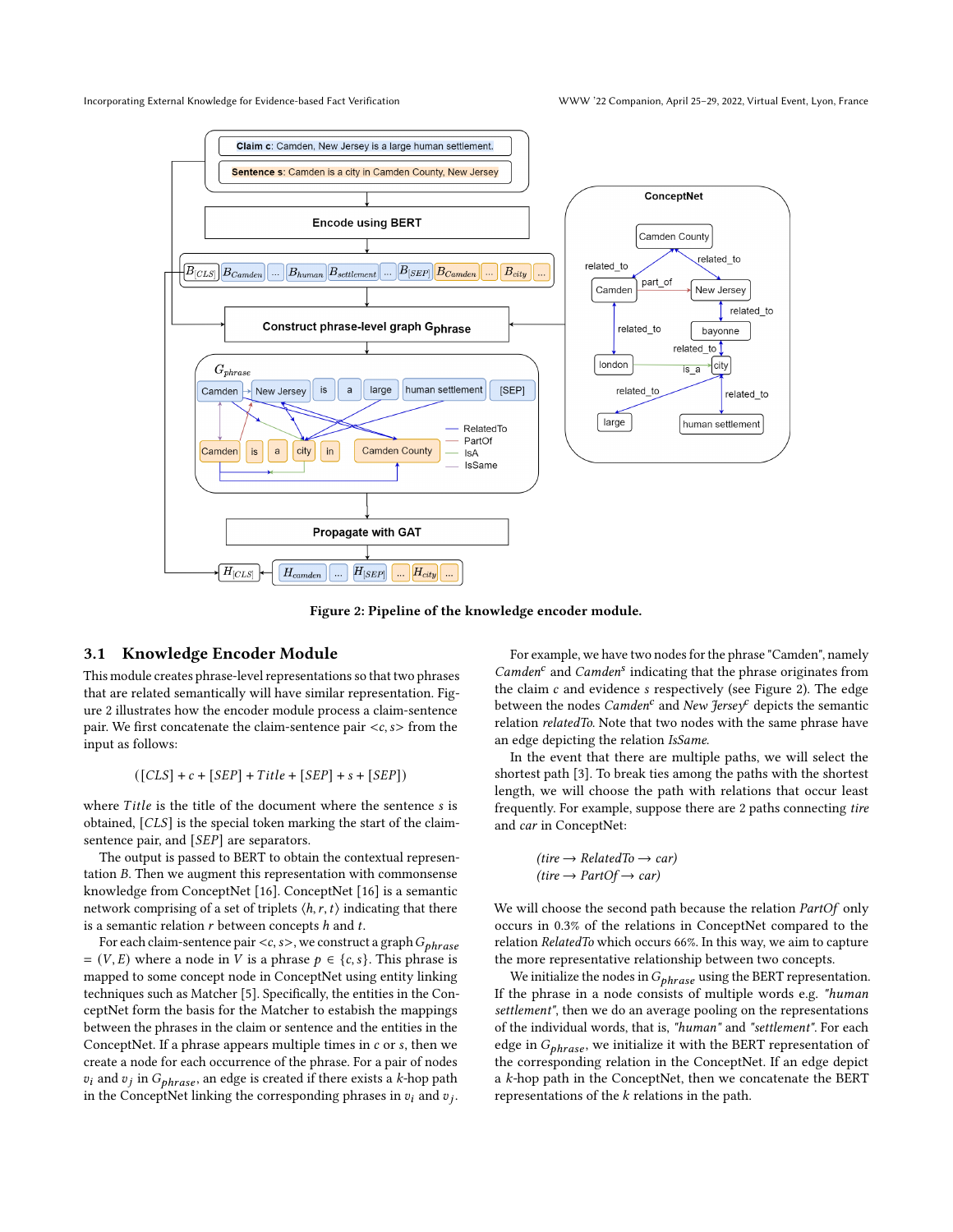<span id="page-3-0"></span>WWW '22 Companion, April 25–29, 2022, Virtual Event, Lyon, France Anab Maulana Barik, Wynne Hsu, and Mong Li Lee



Figure 3: Pipeline of the evidence reasoning module.

After constructing the  $G_{phrase}$  graph, we employ Graph Atten-tion Network (GAT) [\[19\]](#page-8-11) to learn the node representation of  $v_i$ taking into account the edge relations from the neighborhood of  $v_i$ . Let  $N_i$  be the set of nodes in the neighbourhood of  $v_i$ , and  $h_i^l$  be the the node representation of  $v_i$  at layer *l* in the GAT. Then the node representation of  $v_i$  at layer  $l + 1$  is given by:

$$
h_i^{l+1} = \sigma\left(\sum_{v_j \in \mathcal{N}_i} \alpha_{ij} \mathbf{W}_1 h_j^l + \mathbf{W}_2 e_{ij}\right) \tag{1}
$$

where  $\sigma$  is an activation function,  $\alpha_{ij}$  is the importance of  $v_j$  to  $v_i$ ,  $W_1$  and  $W_2$  are  $d \times d$  weight matrices for the linear transformation, d is the dimension of the BERT representation, and  $e_{ij}$  is the BERT representation of the edge from  $v_i$  to  $v_j$ .

The final representation of the claim-sentence  $\langle c, s \rangle$  is the concatenation of the node representations in the last layer, denoted as  $H^s \in R^{1 \times d}$ . We update the BERT CLS representation by concatenating the [CLS] token with the average pooling of all the node representations in  $G_{phrase}$  before passing it to a linear layer, denoted as  $H_{[CLS]}^s \in R^{1 \times d}$ .

#### 3.2 Evidence Reasoning Module

This module takes as input the final representations of all the claimsentence pairs to construct an evidence graph  $G_{evidence}$  where each node is a claim-sentence pair and the nodes are connected to each other making it a fully connected graph (see Figure [3\)](#page-3-0). Each node *i* in  $G_{evidence}$  is initialized with the final representation  $H^{s_i}$  of its claimsentence pair  $\langle c, s_i \rangle$ . Once again, we employ Graph Attention Network (GAT) on the evidence graph to propagate information among the nodes in  $G_{evidence}$ .

Suppose we have two nodes  $i$  and  $j$  depicting the claim-sentence pairs  $\langle c, s_i \rangle$  and  $\langle c, s_j \rangle$  with their final representations  $H^{s_i}$  and  $H^{s_j}$  obtained from the phrase graphs  $G^i_{\text{phrase}}$  and  $G^j_{\text{phrase}}$ . We compute the phrase-level attention weight  $w^{i\rightarrow j}$  based on the cosine similarity between the pairs of nodes in  $G^i_{\textit{phrase}}$  and  $G^j_{\textit{phrase}}$  where the  $p^{th}$  entry in  $w^{i\rightarrow j}$  is given by:

$$
\mathbf{w}^{i \to j} [p] = \sum_{q \in G_{phrase}^{j}} \text{sim}(H_{p}^{s_{i}}, H_{q}^{s_{j}})
$$
(2)

We normalize  $w^{i\rightarrow j}$  using the softmax function before applying it to weight the representation  $H^{s_i}$ . Then the information that is propagated from node  $i$  to  $j$  is given by:

$$
z^{i \to j} = H_{[CLS]}^{s_j} \circ (\mathbf{w}^{i \to j} \cdot H^{s_i})
$$
 (3)

where ∘ denotes concatenation.

The information propagated is weighted by the sentence-level attention  $\beta^{i\rightarrow j}$  which is computed as follows:

$$
\beta^{i \to j} = \mathbf{W}_3 \cdot (z^{i \to j})^T \tag{4}
$$

where  $\mathbf{W}_3 \in R^{1 \times 2d}$  denotes the weight matrix of a linear transformation and  $(z^{i\rightarrow j})^T$  is the transpose of  $z^{i\rightarrow j}$ .

We use the softmax function to map the  $\beta^{i\rightarrow j}$  values to the range [0, 1]. With this, we update the representation of  $H^{s_j}$  to:

$$
\hat{H}^{s_j} = \sum_{i \in G_{evidence}} \beta^{i \to j} \cdot z^{i \to j} \tag{5}
$$

## 3.3 Claim Veracity Classification

Finally, we aggregate all the updated representations using the element-wise max operation as is done in [\[25\]](#page-8-4):

$$
\mathbf{o} = \text{element-max}(\hat{H}^{s_1}, ..., \hat{H}^{s_N})
$$
(6)

The result  $o$  is passed through a linear layer with three output nodes (one for each label) followed by softmax to obtain the probabilities of SUPPORT, REFUTE or NEI (Not Enough Information). The output with the highest probability is assigned as the veracity label  $y$  of the claim.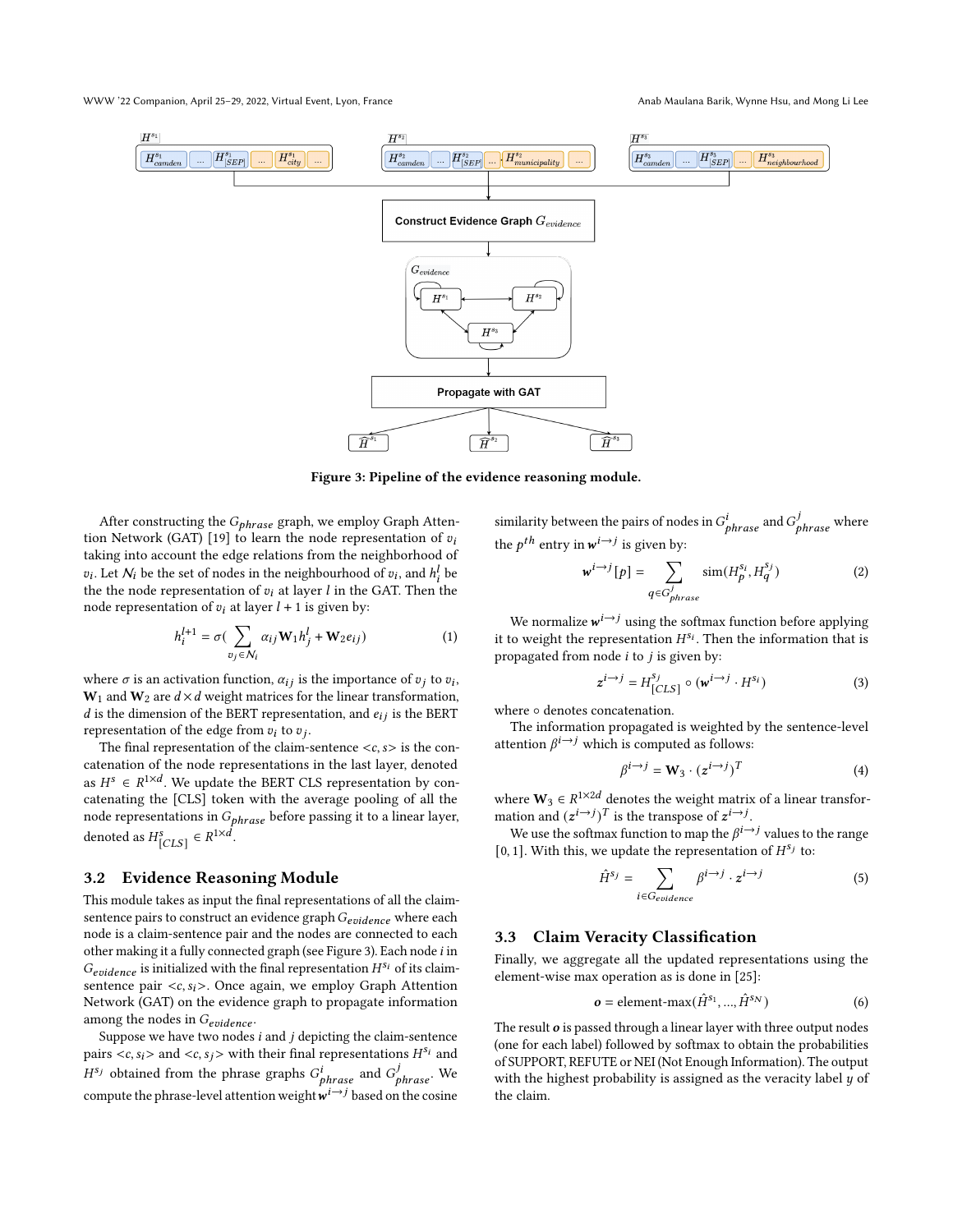Incorporating External Knowledge for Evidence-based Fact Verification WWW '22 Companion, April 25–29, 2022, Virtual Event, Lyon, France

We train our CGAT by minimising the objective function:

$$
L = L_{class} + L_{relevance} \tag{7}
$$

The first component  $L_{class}$  uses the multi-class cross entropy for the classification accuracy:

$$
L_{class} = \text{cross\_entropy}(y^*, y) \tag{8}
$$

where  $y^*$  is the ground truth veracity of the claim and  $y$  is the predicted veracity label.

The second component  $L_{relevance}$  uses binary cross entropy for the relevance of each sentence to the claim. We use cosine similarity to compute a relevance score for each sentence  $s_i$  to the claim  $c$ :

$$
r_i = \sum \sum \text{sim}(phrase_c, phrase_{s_i})
$$
 (9)

where  $phrase_c$  and  $phrase_{s_i}$  are phrases in the claim  $c$  and sentence  $s_i$  respectively.

Let  $\vec{r}$  denotes the vector of relevance scores where the  $i^{th}$  entry is  $r_i$ . We apply the sigmoid function to r so that each  $r_i \in [0, 1]$ ,  $1 \leq i \leq N$ . Then we have

$$
L_{relevance} = binary\_cross\_entropy(r^*, r)
$$
 (10)

where  $r^*$  is binary vector where an entry is 1 if the corresponding sentence is the given evidence for supporting or refuting the claim in the dataset, and 0 otherwise.

## 4 EXPERIMENTS

In this section, we report the results of experiments to evaluate the effectiveness of the proposed approach. The proposed CGAT framework is implemented using PyTorch [\[13\]](#page-8-24). We use the following datasets in our experiments:

- (1) FEVER [\[18\]](#page-8-6). This is the benchmark fact verification dataset consisting of 185,445 claims created based on Wikipedia articles. The claims have been annotated as SUPPORTS, RE-FUTES, or NOT ENOUGH INFO (NEI). This dataset also indicates the evidences that are relevant to the verification of each claim.
- (2) UKP Snopes Corpus [\[4\]](#page-8-25) This dataset is obtained from the Snopes fact checking website consisting of 5824 claims<sup>[1](#page-4-0)</sup>. The claims, created from heterogeneous web-sources, have been classified as either SUPPORTS, REFUTES, or NOT ENOUGH INFO. However, some of the claims which are labeled as SUPPORTS or REFUTES do not have the associated evidence sentences. As such, we filter out such claims and obtain a cleaned dataset of 3920 claims.

We employ  $BERT_{base}$  [\[7\]](#page-8-8) and RoBERTa<sub>large</sub> [\[11\]](#page-8-9) as the pretrained language model with the maximum length of the sequence set to 130 as in done in [\[12\]](#page-8-5). We construct  $G_{phrase}$  using 2-hop paths in the ConceptNet as this is sufficient to propagate information between two entities, in other words, we set  $k = 2$ . The number of GAT layers in the encoder module is set to 2. The hidden size is set to 768 in BERT $_{base}$  and 1024 RoBERT $a_{large}$ , the same as the dimension of the pre-trained language model. We train the model using Adam optimizer with a batch size of 4 and a learning rate of 2e-5 with 2 epochs on the FEVER dataset and 50 epochs on UKP Snopes Corpus.

We use the two standard evaluation metrics for the FEVER dataset, namely label accuracy and FEVER score. Label accuracy measures the correctness of the claim veracity labels without considering the relevance of the retrieved evidences. FEVER score measures the correctness of the claim veracity labels using only the set of relevant evidences. For the UKP Snopes corpus, there is no FEVER score since the dataset does not annotate whether the retrieved evidences are relevant. Besides label accuracy, we also measure the recall and F1 score. We record the mean and standard deviation of the results over five runs.

#### 4.1 Comparative Study

We compare our CGAT with the following methods:

- GEAR [\[25\]](#page-8-4). This method employs BERT to obtain the representation of each claim-sentence pair, and then utilizes GAT attention mechanism to aggregate the evidence before giving the prediction.
- KGAT [\[12\]](#page-8-5). This version of KGAT employs RoBERTa $_{large}$  to obtain the claim-sentence pair representation before utilizing a fine-grained Kernel GAT to aggregate the evidence for the claim prediction.
- DREAM [\[24\]](#page-8-14). This method uses semantic role labeling to chunk the sentences into words/phrases and construct a semantic graph. Then it uses XLNet to obtain the contextual representation of the words/phrases, and propagate the information using a graph convolution network. The information is aggregated by a GAT before the final prediction.

Table [1](#page-5-0) shows the label accuracy and FEVER score for the various methods on the FEVER test set. We see that although CGAT has comparable label accuracy as DREAM, it achieves the highest FEVER score, demonstrating that augmenting the evidence sentences with commonsense knowledge from the ConceptNet increases the inference ability of CGAT. Table [2](#page-5-1) shows the results on the original and cleaned UKP Snopes datasets. We observe that CGAT outperforms the other methods by a large margin for all the metrics, indicating its robustness. Among the claims that KGAT miss-classified as NOT ENOUGH INFORMATION, CGAT\_RoBERTa is able to utilize ConceptNet to fill the knowledge gap between the claim and evidence sentences and correctly re-classify 56% claims in the cleaned UKP Snopes dataset and 25% of the claims in FEVER test set to SUPPORT or REFUTE.

#### 4.2 Ablation Study

We use the lightweight CGAT\_BERT model on the FEVER development set and the UKP Snopes cleaned set for our ablation study. We implement the following variants of CGAT\_BERT:

- (1) CGAT\_BERT without Evidence Reasoning. This variant only uses the Knowledge Encoder Module and skips the Evidence Reasoning Module. To obtain the probability of each label, the model performs element-wise max pooling on all [CLS] representations from the Knowledge Encoder Module, and the result is passed through a linear layer with three output nodes followed by a softmax.
- (2) CGAT\_BERT without ConceptNet. This variant skips the construction of  $G_{phrase}$  graphs, and uses the pre-trained BERT language model to initialize the nodes in  $G_{evidence}$ .

<span id="page-4-0"></span> $1$ Although the website states 6422 claims, the downloaded file has only 5824 claims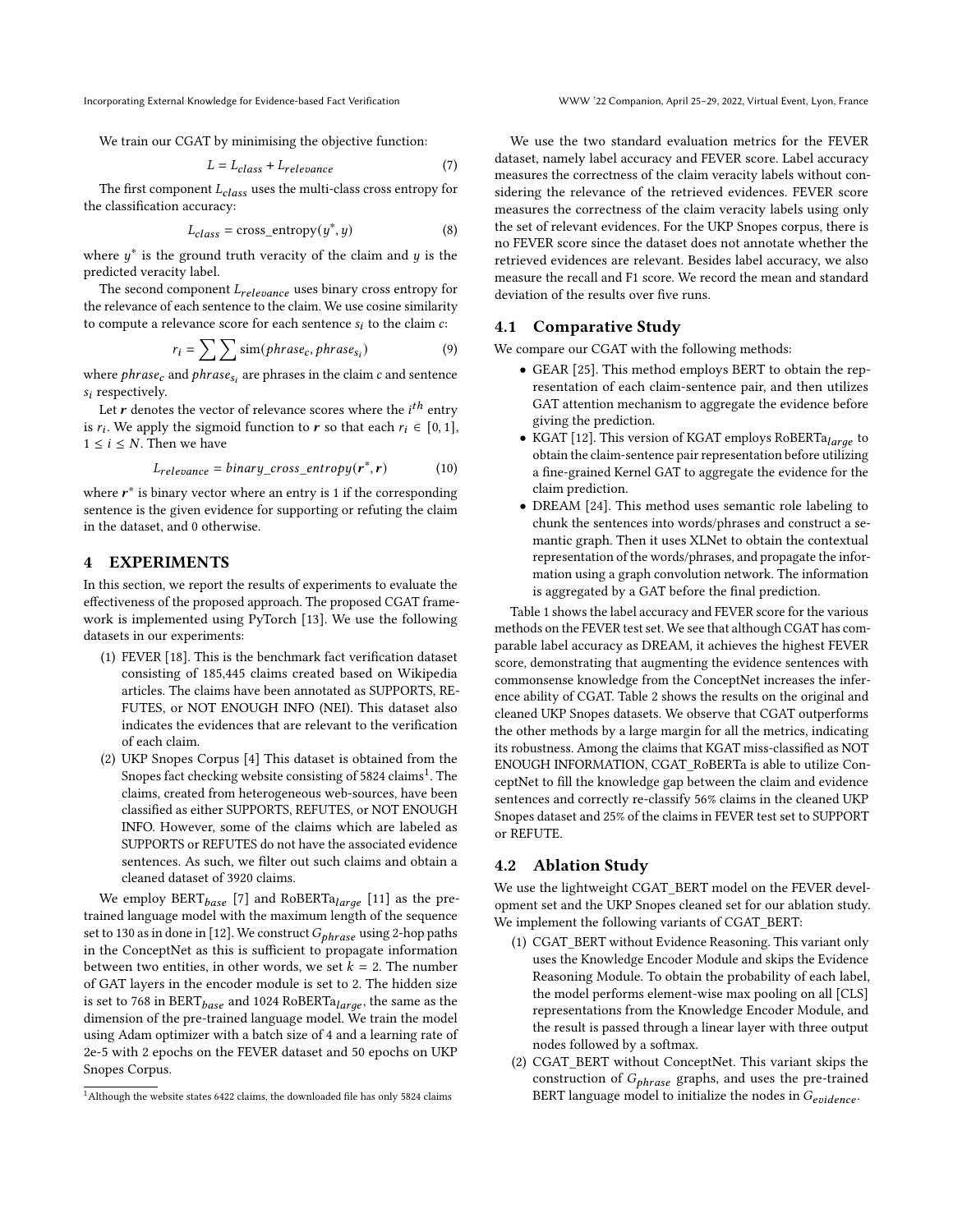<span id="page-5-0"></span>WWW '22 Companion, April 25–29, 2022, Virtual Event, Lyon, France Anab Maulana Barik, Wynne Hsu, and Mong Li Lee

| Model        | Development Set       |                    | <b>Test Set</b>       |                    |  |
|--------------|-----------------------|--------------------|-----------------------|--------------------|--|
|              | <b>Label Accuracy</b> | <b>FEVER Score</b> | <b>Label Accuracy</b> | <b>FEVER Score</b> |  |
| <b>GEAR</b>  | 74.84                 | 70.69              | 71.60                 | 67.10              |  |
| <b>KGAT</b>  | 78.69                 | 76.11              | 74.07                 | 70.38              |  |
| <b>DREAM</b> | -                     | ۰                  | 76.85                 | 70.60              |  |
| CGAT BERT    | 78.08                 | 76.08              | 73.29                 | 70.05              |  |
| CGAT RoBERTa | 80.64                 | 78.46              | 76.39                 | 73.15              |  |

#### Table 1: Results on FEVER dataset.

#### Table 2: Results on UKP Snopes Dataset.

<span id="page-5-1"></span>

| Model            | Original              |                  |                  | Cleaned          |                  |                  |
|------------------|-----------------------|------------------|------------------|------------------|------------------|------------------|
|                  | <b>Label Accuracy</b> | Recall           | F1               | Label Accuracy   | Recall           | F1               |
| <b>GEAR</b>      | $62.43 \pm 0$         | $59.29 \pm 0$    | $51.35 \pm 0$    | $75.89 \pm 0$    | $66.6 \pm 0$     | $64.52 \pm 0$    |
| KGAT             | $68.77 \pm 0.94$      | $65.86 \pm 1.79$ | $62.05 \pm 1.69$ | $81.84 \pm 1.28$ | $73.43 \pm 0.93$ | $72.65 \pm 2.49$ |
| <b>DREAM</b>     | $67.84 \pm 1.77$      | $66.21 \pm 1.09$ | $63.89 \pm 0.87$ | $82.04 \pm 0.62$ | $77.15 \pm 1.14$ | $77.67 \pm 1.04$ |
| <b>CGAT BERT</b> | $70.82 \pm 0.74$      | $71.92 \pm 0.46$ | $70.08 \pm 0.65$ | $84.99 \pm 1.33$ | $81.11 \pm 1.03$ | $81.74 \pm 0.97$ |
| CGAT RoBERTa     | $73.94 \pm 0.46$      | $77.21 \pm 0.80$ | $74.77 \pm 0.47$ | $86.70 \pm 1.47$ | $86.88 \pm 0.79$ | $85.92 \pm 0.65$ |

#### Table 3: Results of Ablation Study.

<span id="page-5-2"></span>

| Model                                | <b>FEVER Development Set</b> |                    | <b>UKP Snopes Cleaned Set</b> |                  |                  |
|--------------------------------------|------------------------------|--------------------|-------------------------------|------------------|------------------|
|                                      | <b>Label Accuracy</b>        | <b>FEVER</b> Score | <b>Label Accuracy</b>         | Recall           | F1               |
| CGAT BERT without Evidence Reasoning | $77.21 \pm 0.64$             | $75.18 \pm 0.65$   | $82.06 \pm 1.43$              | $79.00 \pm 1.47$ | $79.05 \pm 0.33$ |
| CGAT BERT without ConceptNet         | $77.61 \pm 0.40$             | $75.59 \pm 0.38$   | $82.37 \pm 1.31$              | $79.06 \pm 1.13$ | $79.56 \pm 0.14$ |
| CGAT BERT without Relevance Loss     | $78.00 \pm 0.06$             | $75.81 \pm 0.11$   | $84.34 \pm 1.21$              | $80.66 \pm 0.41$ | $81.23 \pm 0.81$ |
| CGAT BERT                            | $78.05 \pm 0.05$             | $76.03 \pm 0.07$   | $84.99 \pm 1.33$              | $81.11 + 1.03$   | $81.74 \pm 0.97$ |

(3) CGAT\_BERT without Relevance Loss. Here, the CGAT model is trained using the cross entropy loss in the training objective function.

Table [3](#page-5-2) shows the ablation results. For the FEVER Development set, we observe the drop in label accuracy and FEVER score is the greatest when CGAT does not incorporate the evidence reasoning module indicating the importance of this module in the verification process. This is followed by CGAT without external knowledge from ConceptNet. The decrease in performance is the smallest when we do not include the relevance loss in the objective function. Similar trends is observed on the UKP Snopes Cleaned dataset.

## 4.3 Case Studies

In this section, we highlight some sample claims in FEVER and UKP Snopes to show that incorporating knowledge from ConceptNet enables CGAT make correct predictions by filling in the knowledge gap between a claim and the evidence sentences.

4.3.1 Correctly predicted claims in FEVER. Claims C1 and C2 in Table [4](#page-6-0) are predicted as having not enough information (NEI) by KGAT, while the proposed CGAT is able to provide the correct predictions. For claim C1, the ConceptNet has a path

 $(earthling \rightarrow FormOf \rightarrow Antonym \rightarrow alien)$ 

indicating an antonym relationship between "earthling" in the claim and "alien" in sentence S1. This has enriched their corresponding BERT representations as the  $G_{phrase}$  graph constructed provides the contextual information taking into account the edge relationship antonym. Together with the relatively high relevance of S1 to the claim, CGAT is able to conclude that the claim C1 is refuted.

For claim C2, the ConceptNet has the phrases "international organization" and "United Nations". This enables CGAT to create nodes for these phrases instead of having nodes for the individual words. Further, there is a path

> (United Nations  $\rightarrow$  IsA  $\rightarrow$  world organization  $\rightarrow$  Synonym  $\rightarrow$ international organization)

indicating the relationships between the two phrases. With this, CGAT is able to infer that S1 and S2 support the claims and correctly label the veracity of C2.

4.3.2 Correctly predicted claims in UKP Snopes. Similarly, the claims C3 and C4 in Table [5](#page-7-0) are correctly predicted as being refuted by CGAT because of the following paths in ConceptNet linking the words "two", "wives", "polygamy" and "marriages" as well as the words "killing", "burying", and "execution":

• (polygamy  $\rightarrow$  IsA  $\rightarrow$  marriage  $\rightarrow$  RelatedTo  $\rightarrow$  two)  $(poly\gamma a m v \rightarrow RelatedTo \rightarrow marr v \rightarrow wives)$  $(polygamma \rightarrow RelatedTo \rightarrow polygamma \rightarrow IsA \rightarrow marriage)$  $(polygamous \rightarrow RelatedTo \rightarrow monogamous)$  $(wives \rightarrow IsA \rightarrow spouse)$  $(immigrams \rightarrow Antonym \rightarrow citizen)$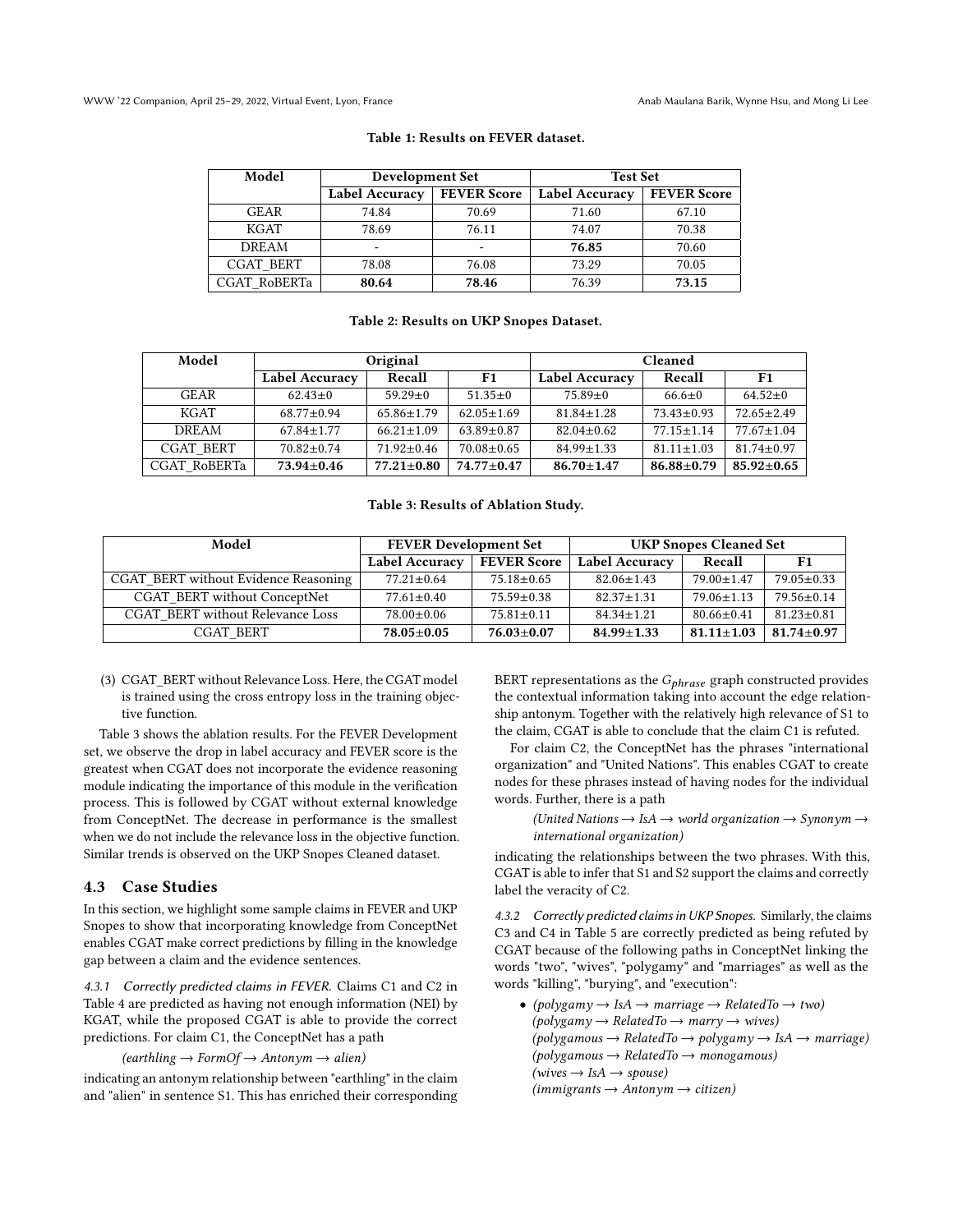#### <span id="page-6-0"></span>Table 4: Sample claims in FEVER that are correctly predicted by CGAT. Value in bracket depicts the relevance score.

|                | Claim                                                                             | Evidence                                                                                                                                                                                                                                                                                                                                                                          | Prediction                                                                                               |  |
|----------------|-----------------------------------------------------------------------------------|-----------------------------------------------------------------------------------------------------------------------------------------------------------------------------------------------------------------------------------------------------------------------------------------------------------------------------------------------------------------------------------|----------------------------------------------------------------------------------------------------------|--|
| C <sub>1</sub> | Pearl (Steven Universe) is a<br>fictional earthling being.                        | S1: Pearl is a " Gem ", a fictional alien being that exists as a<br>magical gemstone projecting a holographic body. (0.45)<br>S2: Pearl is a fictional character from the 2013 animated series<br>Steven Universe, created by Rebecca Sugar. (0.31)                                                                                                                               | Ground truth: REFUTES<br><b>KGAT: NEI</b><br>CGAT without Concept-<br>Net: NEI<br><b>CGAT: REFUTES</b>   |  |
|                |                                                                                   | S3: She is portrayed as a loving, gentle and delicate character,<br>who acts as a motherly figure for Steven. (0.06)                                                                                                                                                                                                                                                              |                                                                                                          |  |
|                |                                                                                   | S4: However, she also tends to be overprotective with him and<br>has low self esteem (0.04)                                                                                                                                                                                                                                                                                       |                                                                                                          |  |
|                |                                                                                   | S5: It is the coming of age story of a young boy named Steven<br>Universe, who lives in the fictional town of Beach City with<br>the "Crystal Gems" Pearl, Garnet, and Amethyst, three magical<br>humanoid aliens. (0.12)                                                                                                                                                         |                                                                                                          |  |
| C <sub>2</sub> | Ukrainian Soviet Socialist<br>Republic was in an interna-<br>tional organization. | S1: Ukrainian SSR was a founding member of the United Nations,<br>although it was legally represented by the All Union state in its<br>affairs with countries outside of the Soviet Union. (0.45)<br>S2: The United Nations LRB UN RRB is an inter-governmental<br>organization to promote international co-operation and to cre-<br>ate and maintain international order. (0.31) | Ground truth: SUPPORTS<br><b>KGAT: NEI</b><br>CGAT without Concept-<br>Net: NEI<br><b>CGAT: SUPPORTS</b> |  |
|                |                                                                                   | S3: Ukrayina was one of the constituent republics of the Soviet<br>Union from its inception in 1922 to its breakup in 1991. (0.06)                                                                                                                                                                                                                                                |                                                                                                          |  |
|                |                                                                                   | S4: The Ukrainian Soviet Socialist Republic (Ukrainian SSR or<br>UkrSSR or UkSSR), commonly referred to in English as Ukraine<br>LRB LSB  RSB. (0.04)                                                                                                                                                                                                                             |                                                                                                          |  |
|                |                                                                                   | S5: The Ukrainian SSR was situated in Eastern Europe to the<br>north of the Black Sea, bordered by the Soviet republics of<br>Moldavia, Byelorussia, and the Russian SFSR. (0.12)                                                                                                                                                                                                 |                                                                                                          |  |

• (killing  $\rightarrow$  HasLastSubEvent  $\rightarrow$  death  $\rightarrow$  execution)  $(burving \rightarrow RelatedTo \rightarrow killing)$  $(burying \rightarrow murder \rightarrow execution)$ 

4.3.3 Incorrectly predicted claims. Table [6](#page-7-1) gives two sample claims where both KGAT and CGAT make the wrong predictions. Claim C5 is from the FEVER dataset, while C6 is from UK Snopes. KGAT focuses on the token-level representations. Although Syria is different from Iran, KGAT still infers that claim C5 is supported due to the large number of overlapping tokens between the claim and evidence sentences. On the other hand, CGAT recognizes that there is a relationship between Syria and Iran given the path in ConceptNet:

 $(Syria \rightarrow PartOf \rightarrow asia \rightarrow RelatedTo \rightarrow Iran)$ 

However, in this context, the general knowledge that the two countries Iran and Syria are in the same continent is not helpful and leads to the wrong conclusion.

For Claim C6, we see that both KGAT and CGAT conclude that there is not enough information. At the token-level, there is no overlapping words. Further, the ConceptNet does not contain phrases

"impaled with a fork" and "the fork was through the nose" as these phrases are uncommon, leading to the wrong prediction.

## 5 CONCLUSION

We have proposed a framework called CGAT to incorporate external knowledge to the evidence-based fact verification process. We utilized the relations and structure in the ConceptNet to enrich the phrase-level representations of the claims and evidence sentences. With this, we constructed an evidence graph and employed graph attention networks to propagate the information among the evidence sentences before predicting the veracity of the claim. We have also introduced the relevance loss component in the objective function to handle evidences that have different degrees of match to the claim. Experiment results on benchmark datasets demonstrated the effectiveness of CGAT to increase the label accuracy and FEVER score over state-of-the-art claim verification methods.

Despite the advantages of our proposed approach, there is still room for improvements as indicated in the case studies. Future work includes investigating ways to take into account geographical and temporal information in the verification process.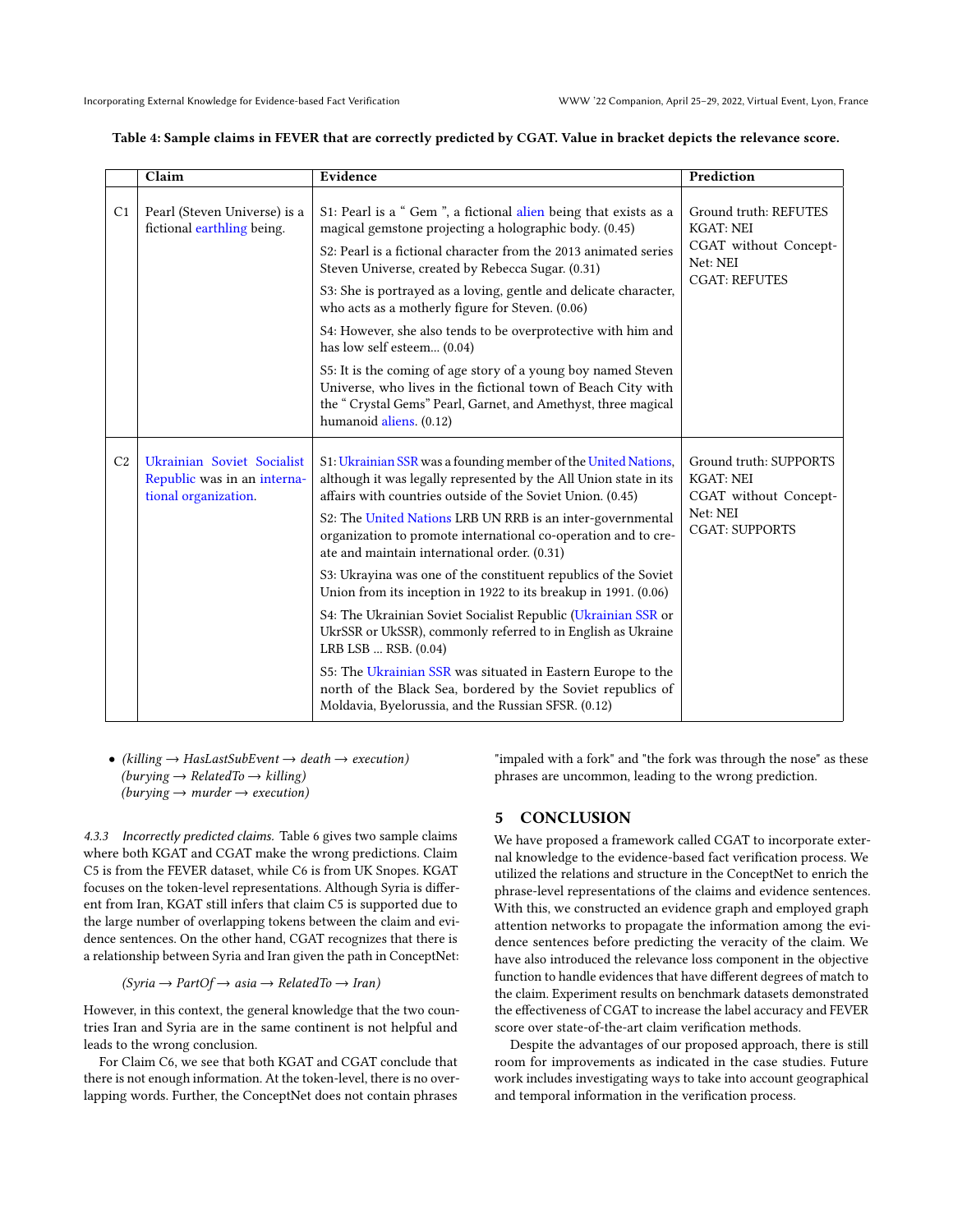# <span id="page-7-0"></span>Table 5: Sample claims in UK Snopes that are correctly predicted by CGAT. Value in bracket depicts the relevance score.

|                | Claim                                                      | Evidence                                                                                                                                                                                                           | Predictions                           |
|----------------|------------------------------------------------------------|--------------------------------------------------------------------------------------------------------------------------------------------------------------------------------------------------------------------|---------------------------------------|
| C <sub>3</sub> | Canadian immigrants with                                   | S1: Polygamy is illegal in Canada, and therefore multiple mar-                                                                                                                                                     | Ground truth: REFUTES                 |
|                | two wives receive a host of                                | riages are not recognized under Canada's immigration laws.                                                                                                                                                         | <b>KGAT: NEI</b>                      |
|                | government benefits upon                                   | (0.25)                                                                                                                                                                                                             | CGAT without Concept-                 |
|                | their their arrival.                                       | S2: This means that a permanent resident or Canadian citizen                                                                                                                                                       | Net: NEI                              |
|                |                                                            | can only immigrate with one spouse after having dissolved                                                                                                                                                          | <b>CGAT: REFUTES</b>                  |
|                |                                                            | other marriages to "convert" their polygamous marriage to a                                                                                                                                                        |                                       |
|                |                                                            | monogamous one. (0.24)                                                                                                                                                                                             |                                       |
|                |                                                            | S3: Immigration, Refugees and Citizenship Canada (IRCC) has<br>advised the United Nations Refugee Agency that individuals in<br>a polygamous marriage should not be referred for resettlement<br>to Canada. (0.24) |                                       |
|                |                                                            | S4: As well, IRCC officers assess privately sponsored refugee<br>cases against Canada's immigration laws, including monoga-<br>mous marriage requirements. (0.25)                                                  |                                       |
| C <sub>4</sub> | U.S. General John J. Pershing                              | S1: But the story is not true. (0.003)                                                                                                                                                                             | Ground truth: REFUTES                 |
|                | effectively discouraged Mus-                               | S2: There was no mass execution led by Pershing. (0.86)                                                                                                                                                            | <b>KGAT: REFUTES</b>                  |
|                | lim terrorists in the Philip-<br>pines by killing them and | S3: That is a rumor created on the Internet. (0.13)                                                                                                                                                                | CGAT without Concept-<br>Net: REFUTES |
|                | burying their bodies along<br>with those of pigs.          | S4: The Tribune article says Pershing sprinkled some prisoners<br>with pig's blood, which the Juramentados believed would con-<br>demn them for eternity. (0.006)                                                  | <b>CGAT: REFUTES</b>                  |
|                |                                                            | S5: But then Pershing let the prisoners go. (0.001)                                                                                                                                                                |                                       |

# Table 6: Sample claims that are wrongly predicted by CGAT. Value in bracket depicts the relevance score.

<span id="page-7-1"></span>

|                | Claim                                                                   | Evidence                                                                                                                                                                                                                                                                                                                                                                                                                                                                                                                                                                                                                                                                                                                                                                                                                                                                                                                                                                     | Prediction                                                                                                        |
|----------------|-------------------------------------------------------------------------|------------------------------------------------------------------------------------------------------------------------------------------------------------------------------------------------------------------------------------------------------------------------------------------------------------------------------------------------------------------------------------------------------------------------------------------------------------------------------------------------------------------------------------------------------------------------------------------------------------------------------------------------------------------------------------------------------------------------------------------------------------------------------------------------------------------------------------------------------------------------------------------------------------------------------------------------------------------------------|-------------------------------------------------------------------------------------------------------------------|
| C <sub>5</sub> | Hezbollah received financial<br>support from Syria.                     | S1: Hezbollah receives military training, weapons, and financial<br>support from Iran, and political support from Syria. (0.72)<br>S2: Hezbollah was conceived by Muslim clerics and funded by<br>Iran primarily to harass the Israeli occupation. (0.26)<br>S3: Since 2012, Hezbollah has helped the Syrian government<br>during the Syrian civil war in its fight against the Syrian oppo-<br>sition, which Hezbollah has described as a Zionist plot and a "<br>Wahhabi Zionist conspiracy" to destroy its alliance with Assad<br>against Israel. (0.05)<br>S4: Hezbollah maintains strong support among Lebanon's Shi'a<br>population, while Sunnis have disagreed with the group's<br>agenda. (0.03)<br>S5: After the Israeli invasion of Lebanon in 1982 in support of<br>the Free Lebanon State, Israel occupied a strip of south Lebanon,<br>which was controlled by the South Lebanon Army LRB SLA<br>RRB, a Lebanese Christian militia supported by Israel. (0.01) | Ground truth: REFUTES<br><b>KGAT: SUPPORTS</b><br>CGAT without Concept-<br>Net: SUPPORTS<br><b>CGAT: SUPPORTS</b> |
| C <sub>6</sub> | Photographs show a boy<br>whose nose has been im-<br>paled with a fork. | S1: When the waiter picked him up from under the table the<br>fork was through his nose. (0.47)<br>S2: The one picture is from the ER and the other picture is two<br>days later at home. (0.53)                                                                                                                                                                                                                                                                                                                                                                                                                                                                                                                                                                                                                                                                                                                                                                             | Ground truth: SUPPORTS<br><b>KGAT: NEI</b><br>CGAT without Concept-<br>Net: NEI<br><b>CGAT: NEI</b>               |